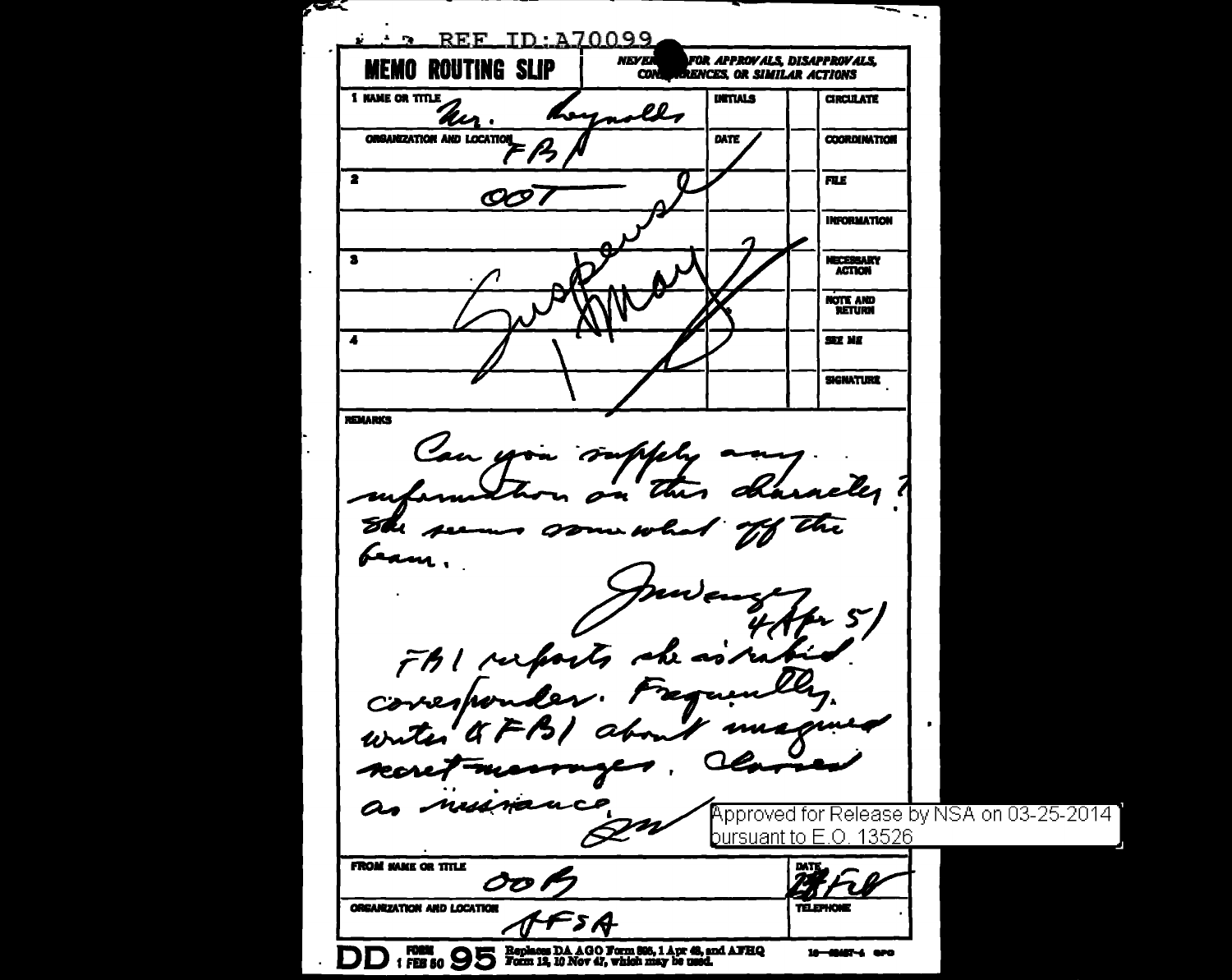

REF ID:A70099<br>Burton, Ohio<br>Feb. 22, 195 Feb. 22, 1951

William F. Friedman Civilian Personnel Division -Armed Forces Security Agency Washington 25, D.C.

Dear Mr. Friedman:

Within the past two weeks, I have had an exchange of correspon- dence with Miss Frieda L. N1emzyk, *ot* Milwaukee, Wisconsin, during the course or which she asked me to send you her name and background in the hopes that she may be of some service to the AFSA in the future. Instead of trying to interpret her summary, I'll quote from her original communications:

"Cryptography has been my favorite hobby tor more than 25 years. I have studied every text (in three languages) I could obtain, including more than your Association handles. My interests lie chiefly in the invention *ot* new ciphers and cipher devices -- position ciphers and workable digraphic and trigraphic systems.

"Since before Pearl Harbor, I have filed the results of my research in cryptography with the FBI. My latest piece of work was sent to the Bureau on January 16, 1951. Naturally, I am not per-<br>mitted to discuss the details of any cryptographic systems or devices filed with the FBI. Suffice it to say that in 1942 I was offered a position in the Technical Laboratory of the Bureau by Director John Edgar Hoover, although prior to that time I understand women were barred from scientific positions in the Laboratory. Unfortunately, I could not accept his offer because of heavy family responsibilities, and therefore cannot leave this city. Howeger, I have continued to contribute work on a volunteer basis.

"I have seriously studied foreign languages from a cryptanalytic viewpoint, in quiet preparation for possible future service --<br>to the extent that after 9 years of study, I now read 14 European<br>languages (besides English) sufficiently well to do cryptanalysis<br>in them. Of these, I can ge stantly at my elbow. (In addition, I estimate I have a smattering of at least 300 words in each of 5 Asiatic languages, enough to give me an idea *ot* what language I am dealing with in a cryptogram involving any of them.

"For several years I have been a member of the translating staff of the International Institute of Milwaukee County and have been told that I am their only translator of the various Dutch dialects, including Afrikaans.

"I have taught elementary cryptography to a very few, carefully screened persons. As I mentioned above, family conditions still prevent my leaving Milwaukee, but I could commute to nearby cities such as Chicago or Madison if necessary. I do not work on Saturdays or Sundays, and could take on a class or two very nicely -- it some way can be found to utilize my services."

(end of initial contact.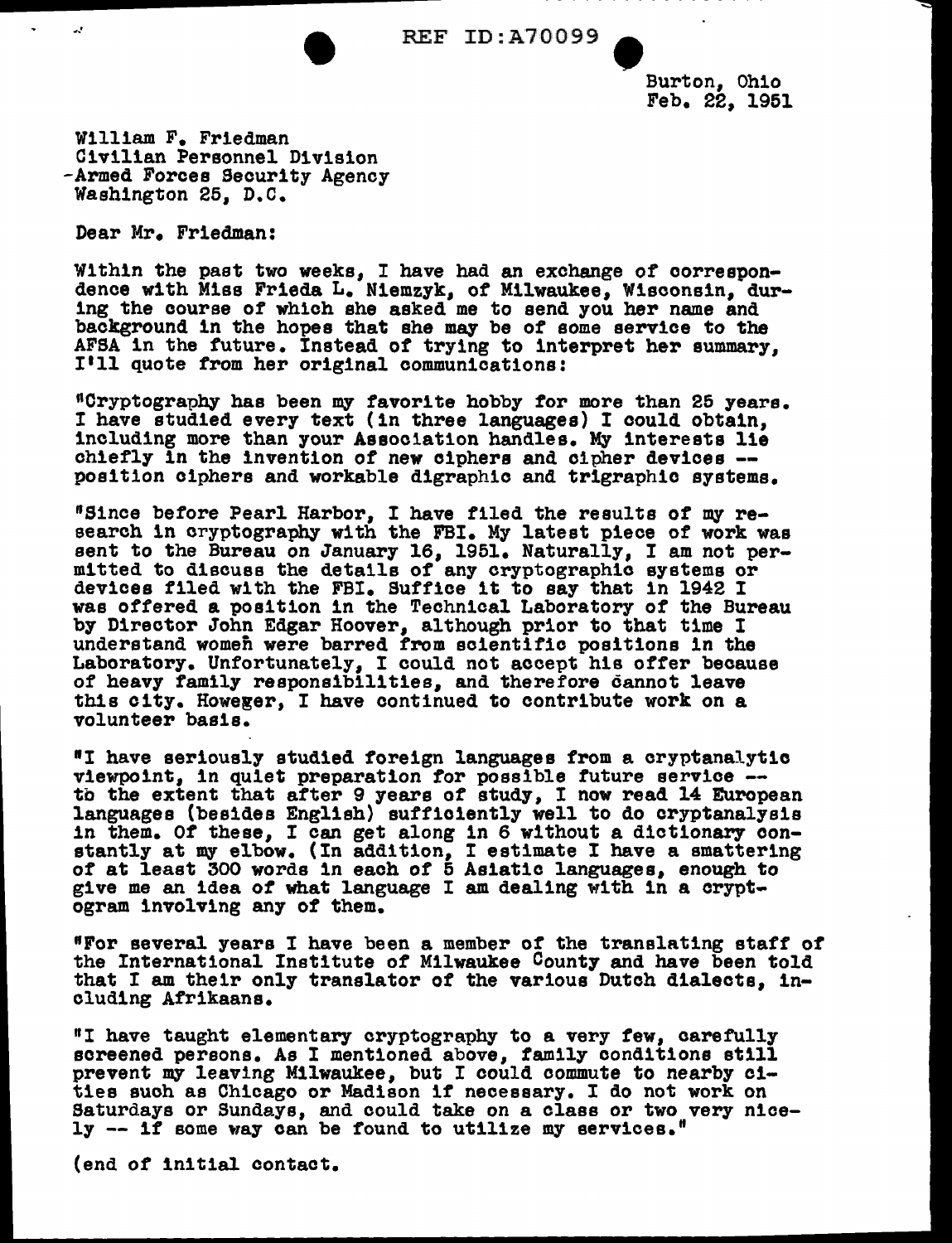$W.$  F. Friedman -- 2 REF ID:A70099

,.

w. F. Friedman -- 2 (REE ID:A70099)<br>
\*In the last war, the University of Wisconsin at Madison held a communications school for Waves and other naval personnel. There is an extension division of the University of Wisconsin in Milwaukee. Marquette University, which has a strong ROTC program, is also located in this city.

<sup>11</sup> In Chicago, there are Northwestern University and the University ofChicago. The Great Lakes Vaval Training Station and Fort Sheridan lie between Milwaukee and Chicago. And the cities of Milwaukee and Racine are being considered as possible homes for the proposed Air Force Academy.

 $"I$  would be interested in a full-time teaching position in the Air Force Academy, if either the Milwaukee or Racine location is decided upon!

"These are the foreign languages with which I am familiar; they are grouped in order of reading proficiency:

| German<br>Dutch<br>Afrikaans<br>$\bullet$ | II. | French<br>Portuguese<br>Danish<br>Spanish                                     | III.<br>Swedish<br>Norwegian<br>Icelandic<br><b>Italian</b>                                     |
|-------------------------------------------|-----|-------------------------------------------------------------------------------|-------------------------------------------------------------------------------------------------|
| IV. Luxembourg<br>Russian<br>Roumanian    | V.  | Turkish<br>Malay<br><b>Hindustani</b><br><b>Arabic</b><br>Chinese<br>Japanese | (N.B. Of the languages in<br>group V, I have only an<br>estimated 300 to 500<br>words in each.) |

"I was lucky enough to crack a Russian cipher communication in 1949 that announced the explosion of the first Russian A-bomb to agents in this country. And I'm not flattering myself that it was anything except pure luck. I was working on several innocentappearing classified advertisements in newspapers than employed jargon code expressions. A certain jargon code expression (one of those which figured heavily in the letters introduced as evidence ' in the Canadian spy trials) caught my eye. But it was not until subsequent events made plain that the date and time referred to "en claire" in the ad corresponded to the time of explosion of the Russian bomb, that the rest of the message fell into place.

"Besides the jargon code, a cleverly worked out system *ot* transposition by phonetic syllables (evidently according to a numerical key) was concealed in the ad. Placed in proper order and pronounced aloud, the syllables made very good sense in Russian, for they announced "An explosion - not dynamite!" Allowing for the difference in time between Siberia and America, date and time checked with the President's announcement of the Russian A-bomb explosion and seismographic evidence of an earth tremor.

"(Please do not mention the above unless to someone in the Armed Forces Security Agency,

(

 $\mathcal{L}$ 

 $\int\limits_{-\infty}^{\infty}$ j '\

> ••••••••<br>"Getting back to my offer to teach cryptography, I can make a reliable cipher clerk out of suitable students in 10 weeks, with only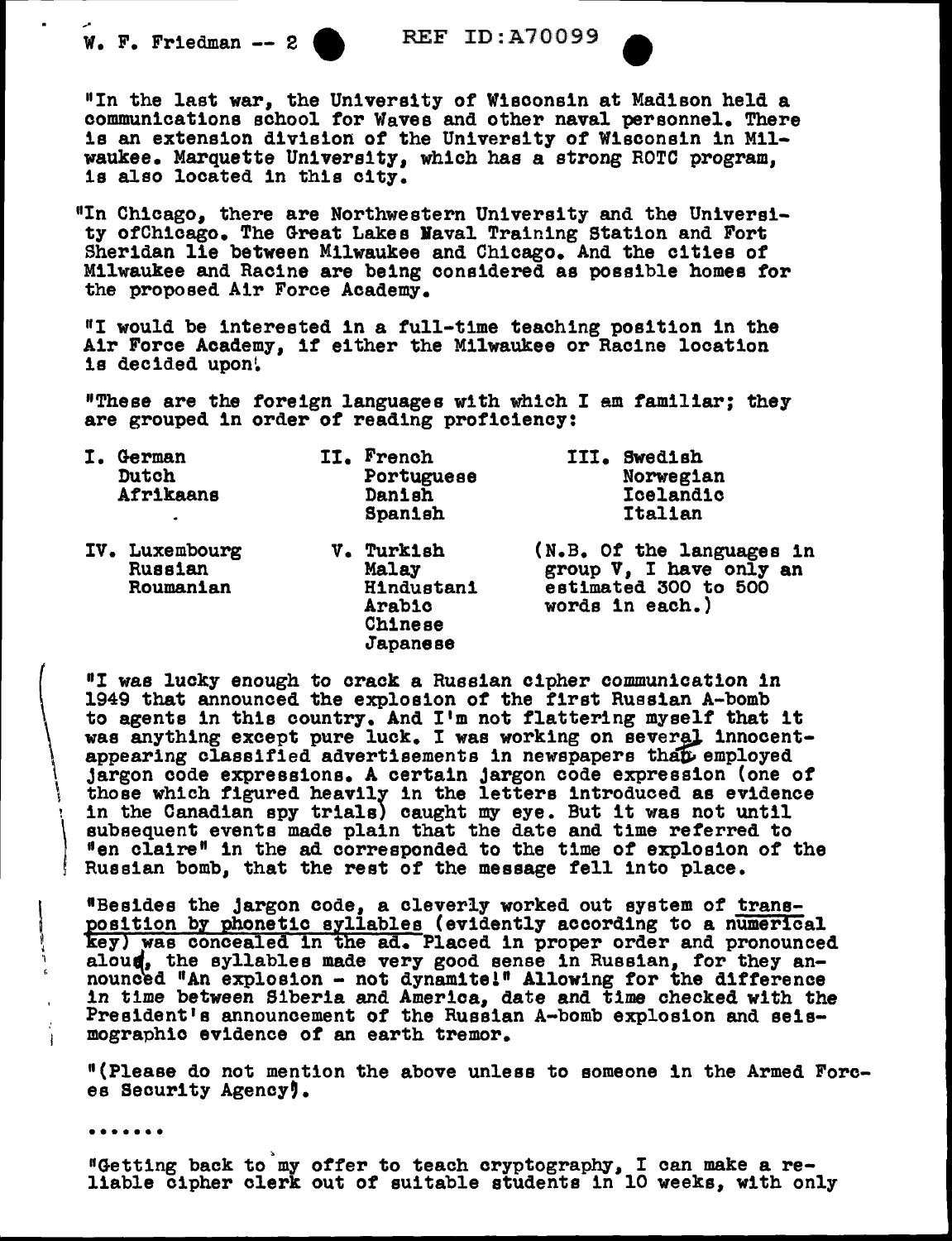.•

w. F. Friedman -- 3 (REF ID: A70099)<br>2 hours of instruction per week. I am prepared to use any text, and would of course supplement the formal course with information gleaned the hard way by me over many years.

"I also have definite ideas about preparing students for work under battle conditions, which I think would interest Washington.

"A course in the basic principles of cryptanalysis would take an estimated minimum of 16 weeks longer. A student graduating from both courses would be a Junior cryptanalyst, well-equipped to handle the routine procedures involved in a Black Chamber as the assistant of an expert analyst, but also capable of working on his own, if need be. He would lack only the 'sixth sense' and 'feel' for cryptanalysis that comes as a result of years of experience.<sup>#</sup>

The above information is sent for what it ls worth to you and your department, as it ls seldom that we of the association run across someone with such a complete background as she says she possesses.

Sincerely.Yours,  $II$ <sup>'</sup>  $\ell$ <sup>1</sup>  $\ell$ <sub>1</sub>  $\ldots$   $\ell$ <sup>18</sup> *i*s *have* /~!.//.V../!.J~ ~ *!, !* ·;;:::::'-";>?- ~,,- William GI Bryan *:*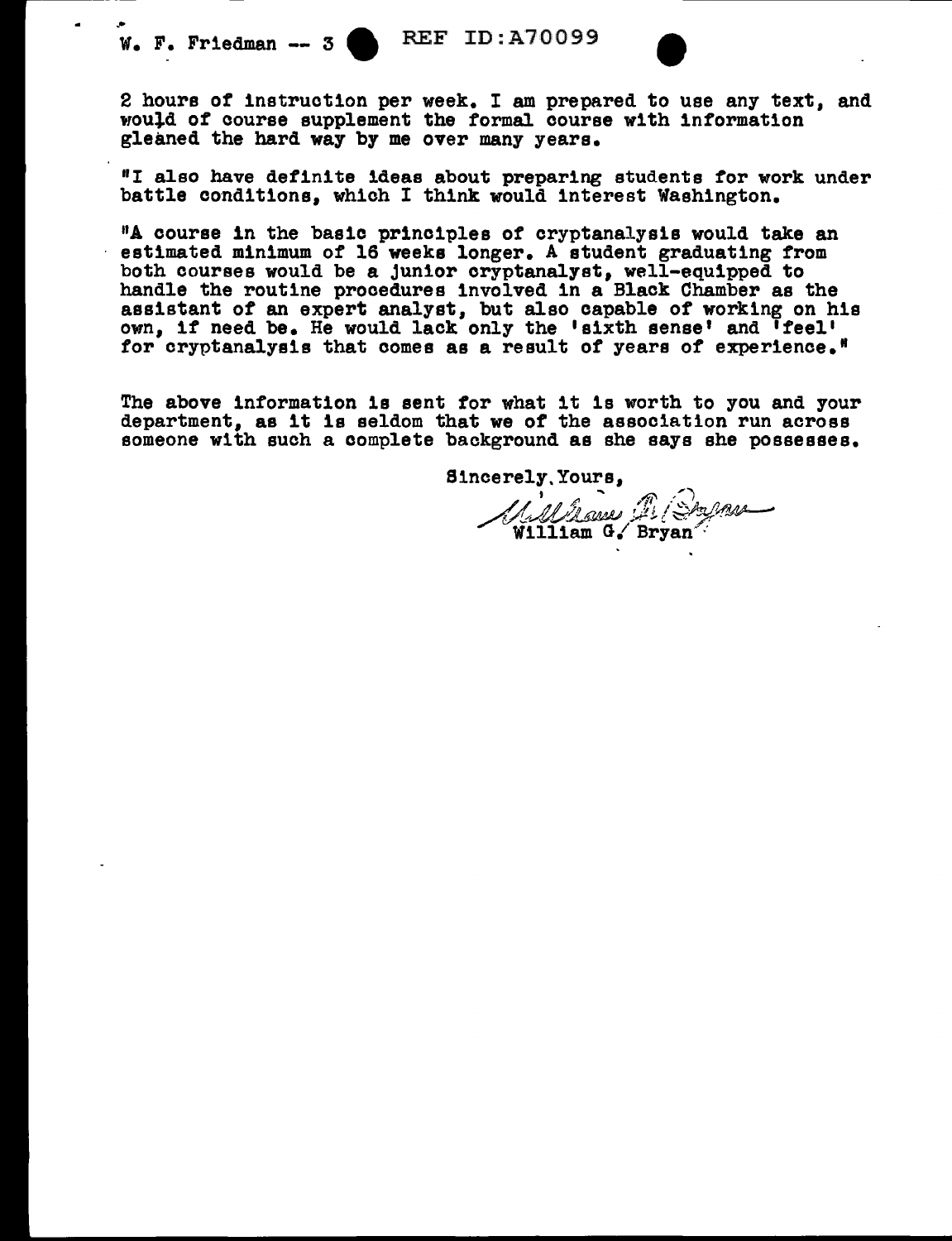| <b>NEVER</b><br><b>ROUTING SLIP</b><br>മ | UNCES, Opoluitar ACTIONS | 99<br>FOR ROES BLACK IN DAPPROVAL O |
|------------------------------------------|--------------------------|-------------------------------------|
| 1 NAME OR TITLE<br>nR<br>01              | ftals                    | <b>CIRCULATE</b>                    |
| <b>ORGANIZATION AND LOCATION</b>         | <b>DATE</b>              | COORDINATION                        |
| 2                                        |                          | <b>FILE</b>                         |
|                                          |                          | <b>INFORMATION</b>                  |
| 3                                        |                          | <b>NECESSARY</b><br><b>ACTION</b>   |
|                                          |                          | <b>NOTE AND<br/>RETURN</b>          |
| A                                        |                          | SEE ME                              |
|                                          |                          | <b>BIGNATURE</b>                    |
| 21                                       | . H.                     |                                     |
|                                          | <b>لم بتلك</b>           | ֞֞ <sup>֞</sup> ֓֕׆֖֪֪֪֪֦           |

NME TOUR NO 95 Paplaces DA 400 Form 806,

г

l,

l,

t,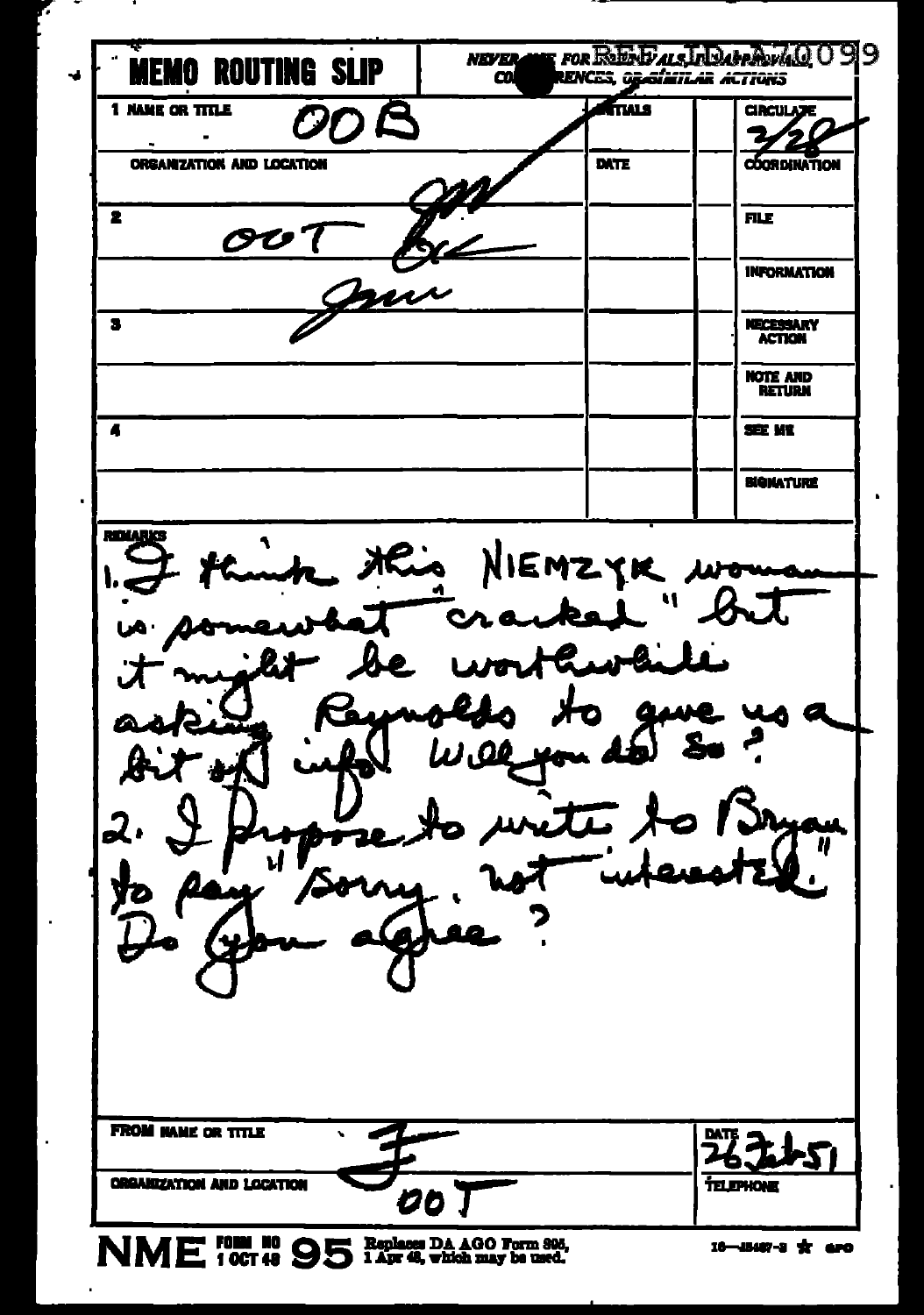



*A2A North George Mason Drive* Arlington. Virginia 9. June 1949

Mr. William G. Bryan **Burton Ohio** 

**Dear Mr. Bryan:** 

Thank you very much for your prompt reply of 6 June to my letter of 3 June. I am glad that you passed along the word about Donald Millikin to Parker Hitt. He is a grand old man and I hear from him occasionally.

I note what you say about disposing of extra items in my collection and as soon as I can get around to it I will send you a list. We moved recently and I had to rearrange my books and it is going to be a job to get order out of the chaos in which they are at present. Regarding the Parker Hitt Manual I redlise that for the student the New York University Reprint is just as good as the original but I did think that there might be some among your associates who would be interested in an original edition. I guess you know that among collectors that sort of thing makes a big difference.

The chap who has been sending you the goofy letters is only one of hundreds and thousands who roam at will and write all sorts of things. If I were you I would not pay any attention to him and would do my best to drop the correspondence altogether. He is probably a harmless nut. If it bothers you at all, why don't you send the whole file to the FBI? I am unable to make anything out of his ramblings that you quote. The "cipher message" is just an accident and means nothing so far as I can see.

Who said I was on the retired list? Somebody must have given you some misinformation. I misiill for awhile but am back now. I have been playing a lot of golf recently and find that it is good for me.

With cordial greetings. I am

Sincerely yours.

**WILLIAM P. STRIBLES**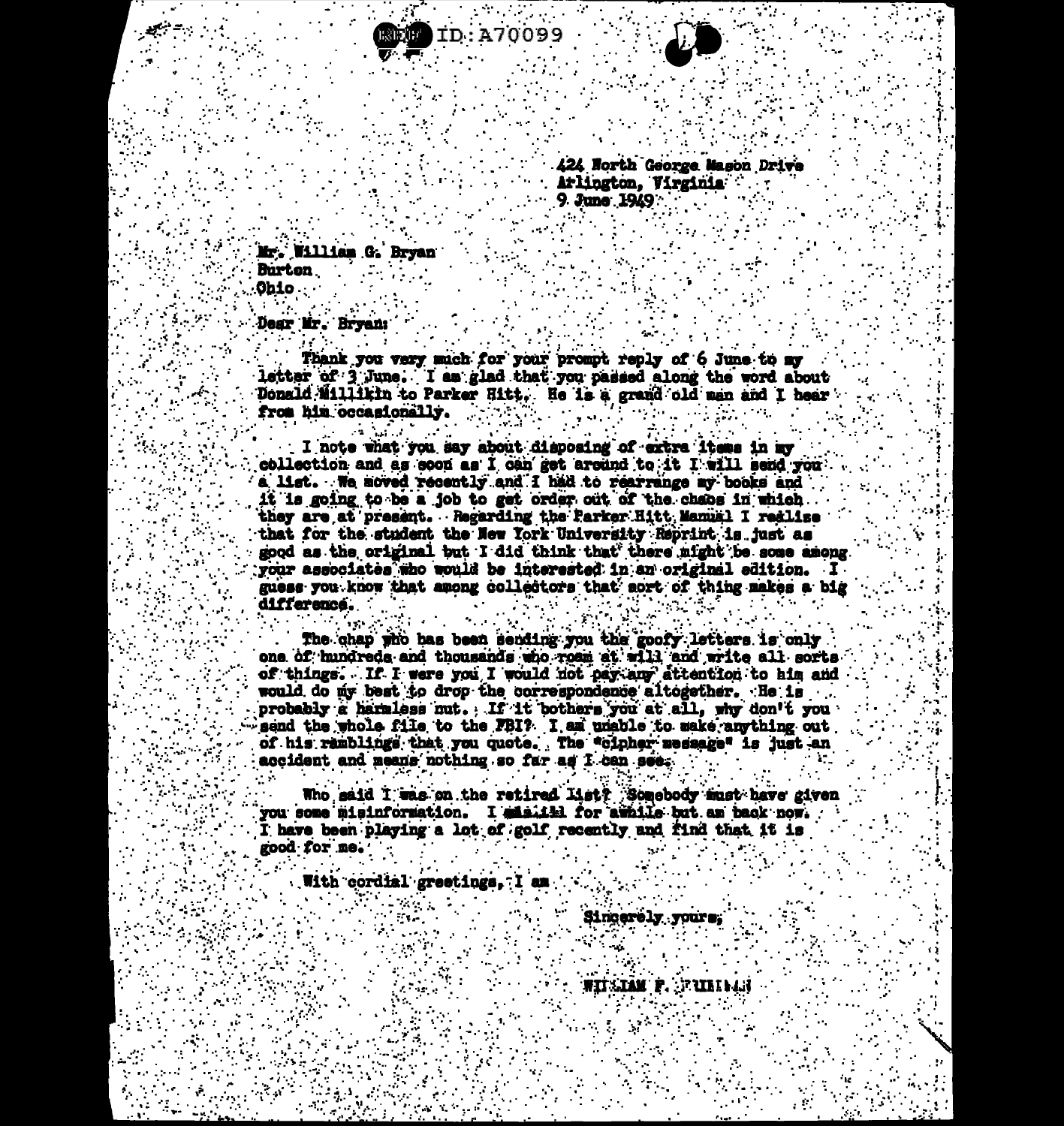**REF ID: A70099** 



Dear lir. Tryan:

Thank you for your letter of 20 February, forwarding the letter from a 'r. Rrighton P. Slutes. If you wish to answer his letter you could tell him that you are unable to throw any light on his inquiry but that he might get some help by writing to me, giving him my address. For your own information I'll say that his memory is playing some tricks on him - there isn't, to my knowledge, a book or article such as he describes in his 2d paragraph. But I'd not mind hearing from him - maybe I can learn something!

Your interest in forwarding the extracts from Miss NIEMZYK's letters to you is much appreciated but at the moment I'm inclined to think it wise not to accept her offer of assistance. for reasons which I think will be obvious to you. If she were able or willing to come to Washington, we might be interested. but I see no way of cooperating at a distance, as she proposes.

Thanking you again and with kind regards, I am,

Sincerely yours.

Mr. "illiam G. Pryan. Burton. Ohio.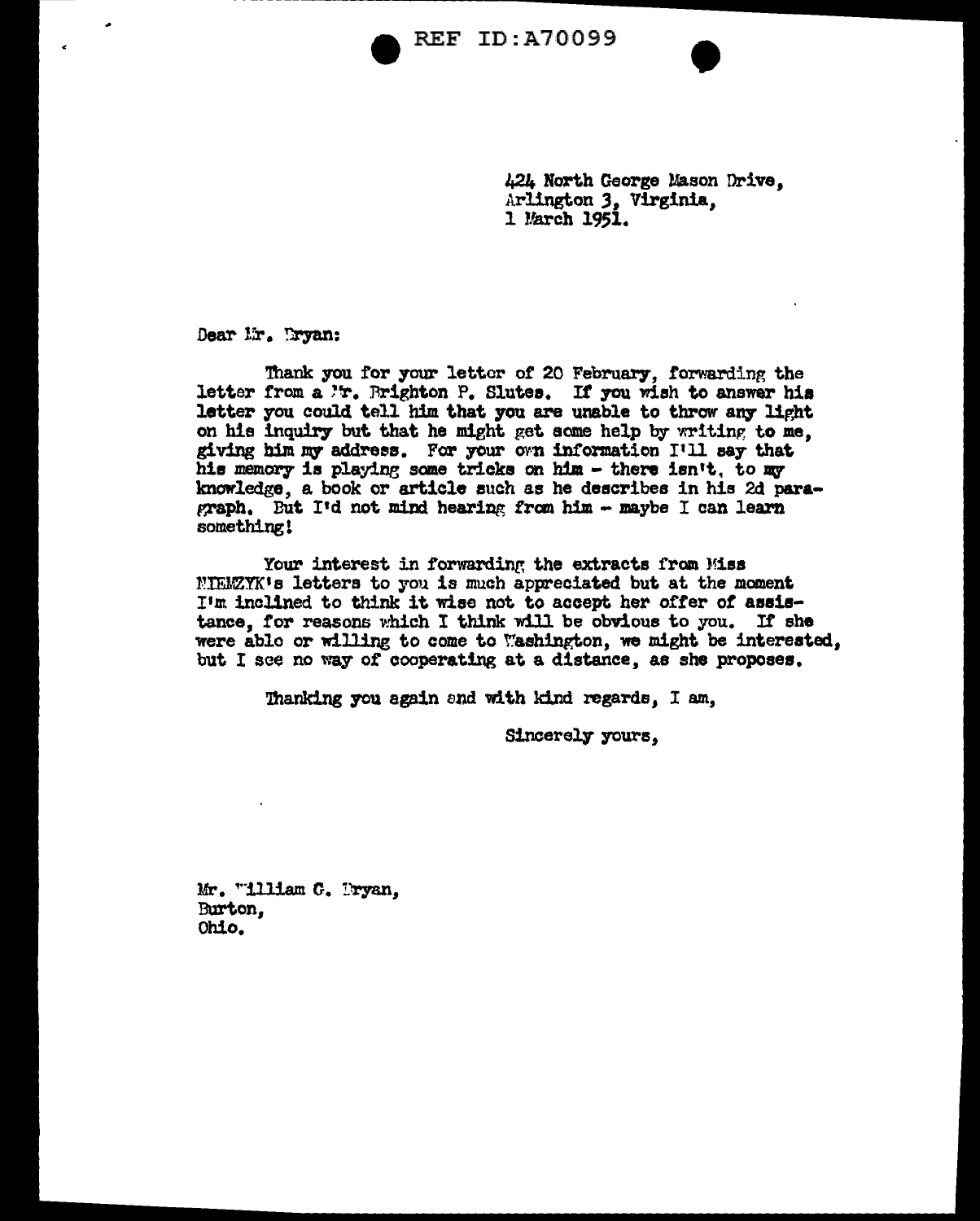REF ID:A70099.

Burton, Ohio February 20, 1951

William F. Friedman 424 North Mason Drive Arlington, Va.

Dear Mr. Friedman:

 $\tilde{\phantom{a}}$ 

The enclosed letter which I received this morning, is selfexplanatory; but I am sending it to you either for your file on this subject, or in the hopes that perhaps you can throw a bit of light on this chap's dilemma.

There are very few if any members of our association, who have delved into any sort of lore about the Baconian-Shakespeare theory, but the quotation embodied in this communication may be of interest to you, unless you are aware of the source already.

Sincerely Yours,  $\overline{a}$ 1, 1 Julian & Bopa William G. Bryan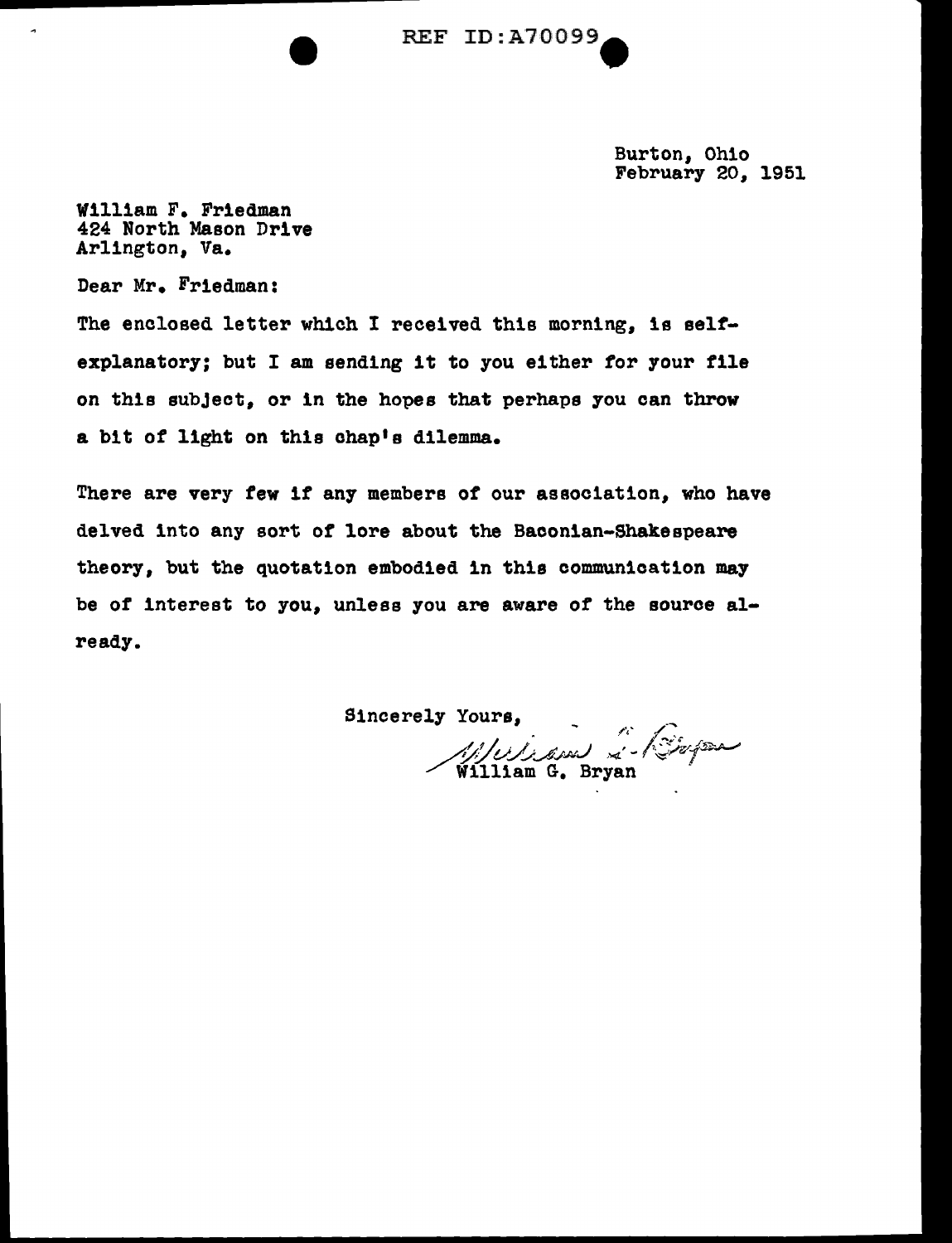.. COPY

z

H. H. ROBERTSON GO.<br>2036 East 22nd Street<br>Cleveland 15, Ohio

February 19, 1951

Mr. William G. Bryan Burton, Ohio

Dear Mr. Bryan:

Mr. Calvin Cudney gave me your name in connection with the American Cryptogram Association, and I am writing you in the hope that you may be of some assistance in clearing up a matter that bas been puzzling me tor some years.

I served 1n the First World War and a tew years after its termination I read a book or a magazine article written by the head of the War Department Office devoted to breaking the codes *ot*  the German spies who were operating in this country during the period of hostilities. I do not recall the author. The account covered surveillance *ot* German spies in this country and Mexico. The author further stated that he made a trip to England during the progress *ot* the War and called at the American Embassy. I believe that Walter Hines Page was then our Ambassador to England. The author asked the Ambassador tor his copy *ot* the American Code Book and he was shocked when the Ambassador told one otthe British employees of the Embassy to go to the safe and bring him the Code Book.

During this visit to England, the author then recounts that he was invited to spend a weekend in the home of a Briton whose library contained a volume of Francis Bacon's coded diary. The host, knowing the writer's interest in codes, showed him the diary. The American leafed through the diary and broke down the code of the following: leafed through the diary and broke down the code of the following: "Last night I completed another play and I must arrange for 1ts delivery to Master Shakespeare." The American writer prefaced this quotation by stating substantially, "While I have no desire to become involved in the Bacon-Shakespeare controversy, I decoded a portion of the Bacon Diary and it read as follows." Then comes the quotation above.

I thought I had read this thing in a book by Yardley called The American Black Chamber. In carefully rereading this book of Yardley's I failed to find any reference to it. I have explored many sources to try to run down this article or book. I wrote to Francis Bolton about the matter and to see if there were any individuals still employed in the Code Department of the Government that were in this same department during the First World War, and who might know the individual that produced the article in question. I further asked the Historical Department of the Saturday Evening Post. I have combed through the Cleveland Library. I referred the matter to the Bobbs-Merrill Co. of Indianapolis, who were the publishers of Yardley's books.